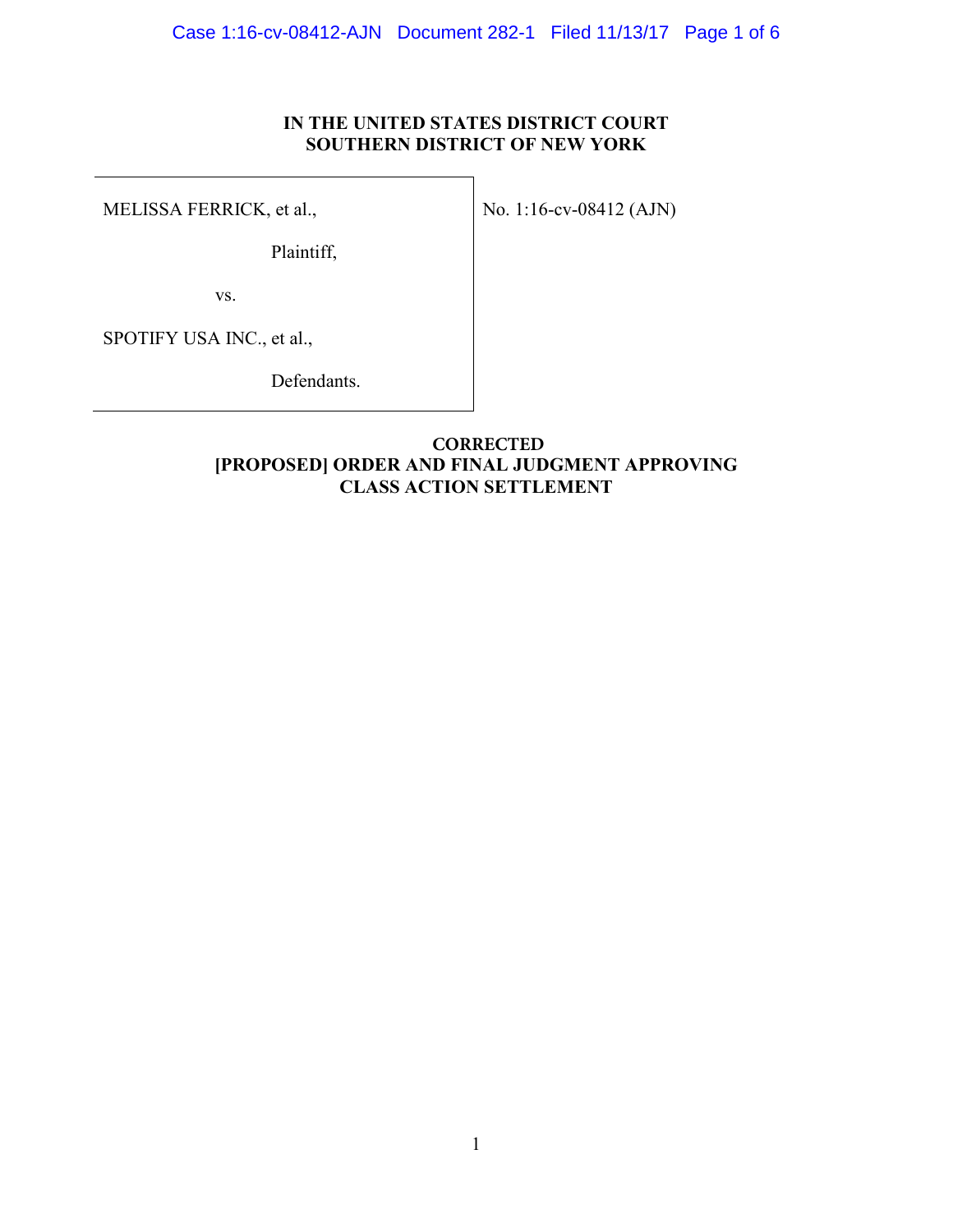## Case 1:16-cv-08412-AJN Document 282-1 Filed 11/13/17 Page 2 of 6

WHEREAS, Class Plaintiffs Melissa Ferrick, individually and doing business as Nine Two One Music and Right on Records/Publishing; Jaco Pastorius, Inc.; and Gerencia 360 Publishing, Inc., in Civil Action No. 14-cv-8714 (together, "Class Plaintiffs" or "Named Plaintiffs"), for themselves and on behalf of the proposed Settlement Class, entered into an agreement (the "Settlement") with Defendant Spotify USA, Inc. ("Spotify").

WHEREAS, on June 29, 2017 the Court entered its Order granting preliminary approval of the proposed settlement ("Preliminary Approval Order") (Dkt. 177). Among other things, the Preliminary Approval Order authorized Class Plaintiffs to disseminate notice of the Settlement, the fairness hearing, and related matters to the Class. Notice was provided to the Class pursuant to the Preliminary Approval Order on August 3, 2017, and the Court held a fairness hearing on December 1, 2017.

Having considered Class Plaintiffs' Motion for Final Approval of Class Action Settlement, supporting declarations, oral argument presented at the fairness hearing, and the complete records and files in this matter,

# **NOW, THEREFORE, IT IS HEREBY ORDERED, ADJUDGED, AND DECREED**:

1. The capitalized terms used herein shall have the meanings set forth in the Stipulation of Settlement, Exhibit C to the Declaration of Steven G. Sklaver in Support of Preliminary Approval of Settlement (Docket # 176-3) (the "Settlement").

2. The Preliminary Approval Order outlined the form and manner by which the Class Plaintiffs would provide the Class with notice of the Settlement, the fairness hearing, and related matters. Proof that mailing and publication complied with the Preliminary Approval Order has been filed with the Court. The Notice given to Class Members complied in all

2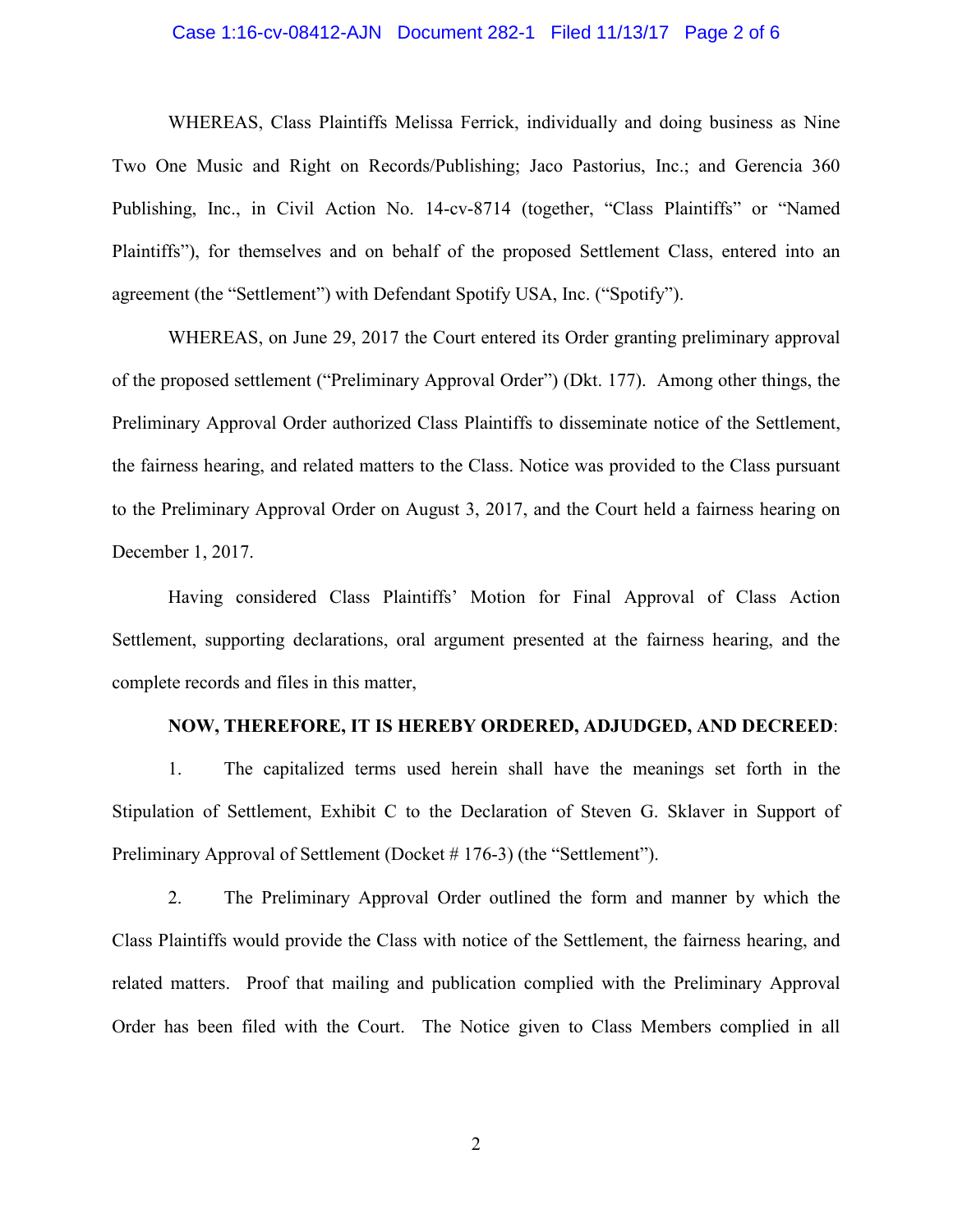#### Case 1:16-cv-08412-AJN Document 282-1 Filed 11/13/17 Page 3 of 6

respects with the requirements of Rule 23 of the Federal Rules of Civil Procedure and due process and provided due and adequate notice to the Class.

3. The Court approves, as to form and content, the initial Class Action Fairness Act ("CAFA") Notice that was served within 10 days after the filing of the Motion for Preliminary Approval of the Settlement (an example of the Notice was attached as Exhibit A to the Declaration of Stephen J. Cirami, Dkt. 190). The Court finds that the Attorney General of the United States and the state attorneys general have received notice of the Settlement Agreement in accordance with the terms of CAFA, 28 U.S.C. § 1715(b).

4. The Settlement was attained following an extensive investigation of the facts. It resulted from vigorous arm's-length negotiations which were undertaken with the assistance of a mediator and in good faith by counsel with significant experience litigating class actions.

5. In the Preliminary Approval Order, pursuant to Federal Rule of Civil Procedure 23 and in light of the proposed Settlement, the Court certified the following class for settlement purposes (the "Settlement Class"):

All persons or entities who own copyrights in one or more musical compositions (a) for which a certificate of registration has been issued or applied for on or before the Preliminary Approval Date; and (b) that was made available by Spotify for interactive streaming and/or limited downloads during the Class Period (December 28, 2012 through the Preliminary Approval Date) without a license.

6. Excluded from the Settlement Class are: (i) Spotify and its affiliates, employees, and counsel; (ii) federal, state, and local governmental entities; (iii) the Court; (iv) persons and entities who, in 2016, executed a Participating Publisher Pending and Unmatched Usage Agreement in connection with the Pending and Unmatched Usage Agreement, dated as of March 17, 2016, between Spotify and the National Music Publishers' Association, or any other person or entity who has agreed not to bring a claim against Spotify in this Action; and (v) any person or entity who has already provided Spotify with a release with respect to claims concerning musical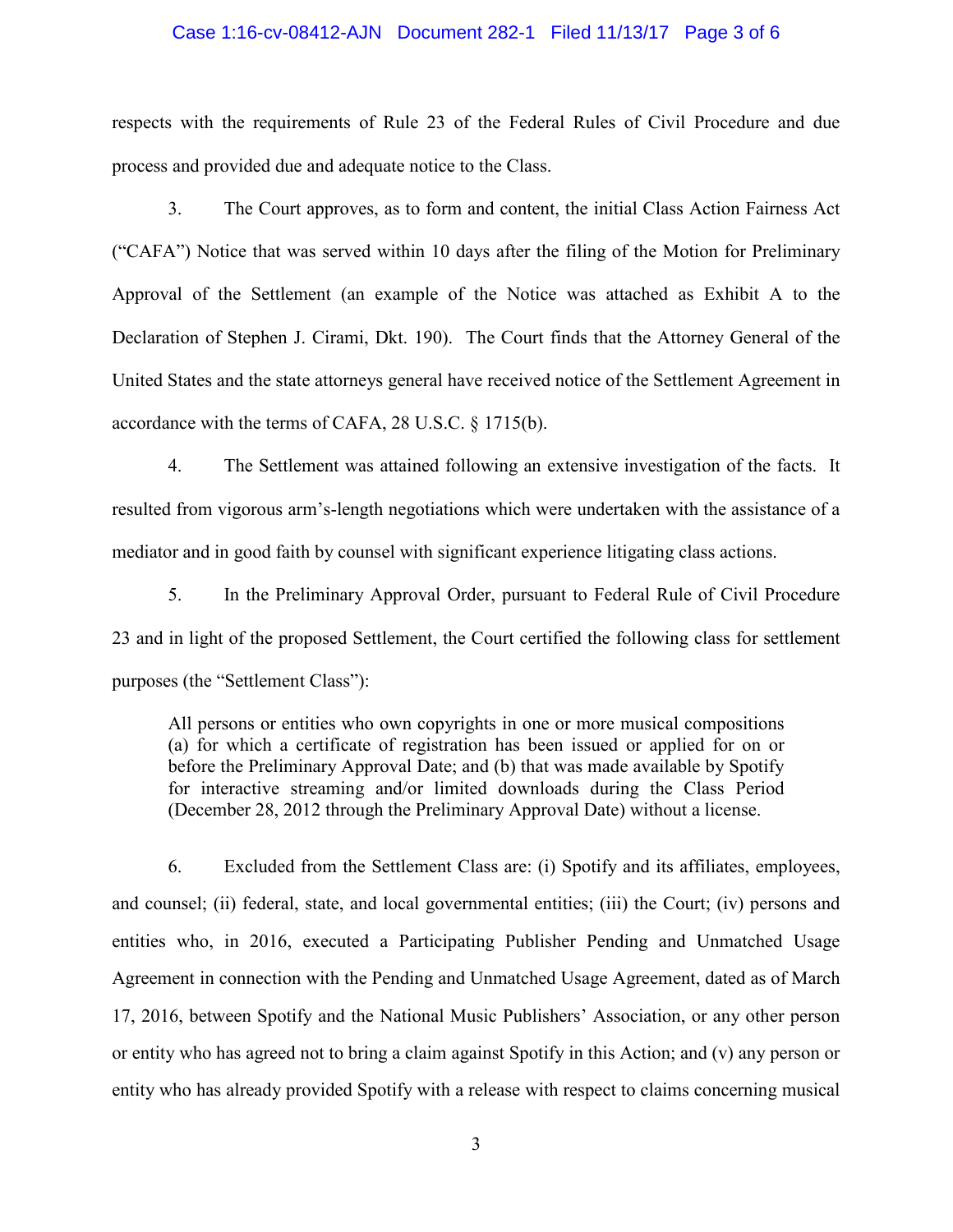# Case 1:16-cv-08412-AJN Document 282-1 Filed 11/13/17 Page 4 of 6

compositions for which a certificate of registration has been issued or applied for, but the exclusion applies solely with respect to such released claims.

7. The Settlement is fully and finally approved because its terms are fair, reasonable, and adequate within the meaning of Rule 23 of the Federal Rules of Civil Procedure and the Court directs its consummation pursuant to its terms and conditions.

8. In reaching this conclusion, the Court considered the complexity, expense, and likely duration of the litigation, the Class's reaction to the Settlement, and the result achieved.

9. The individuals and entities who timely and validly requested exclusion from the Class are excluded with respect to claims involving the musical compositions properly identified by copyright registration number in their requests for exclusion. With respect to claims involving those properly identified musical compositions, these individuals and entities are not included in or bound by this Order and Final Judgment, and are not entitled to any recovery from the settlement proceeds obtained through this Settlement.

10. This Action is dismissed with prejudice as to Spotify and, except as provided in Section 15 of the Settlement Agreement, without costs to either party.

11. This Order and Final Judgment shall operate as a complete bar order that discharges and releases the Released Claims by the Releasors as to all the Releasees.

12. The institution and prosecution, by Class Plaintiffs and any Class Member, either directly, individually, representatively, derivatively or in any other capacity, by whatever means, of any other action against the Releasees in any court, or in any agency or other authority or arbitral or other forum wherever located, asserting any of the Released Claims is permanently barred, enjoined and restrained.

13. The Court reserves continuing and exclusive jurisdiction over the Settlement, including all future proceedings concerning the administration and enforcement of the Settlement Agreement as well as any supplemental application for reimbursement of costs or expenses incurred by Class Counsel on behalf of the Class.

4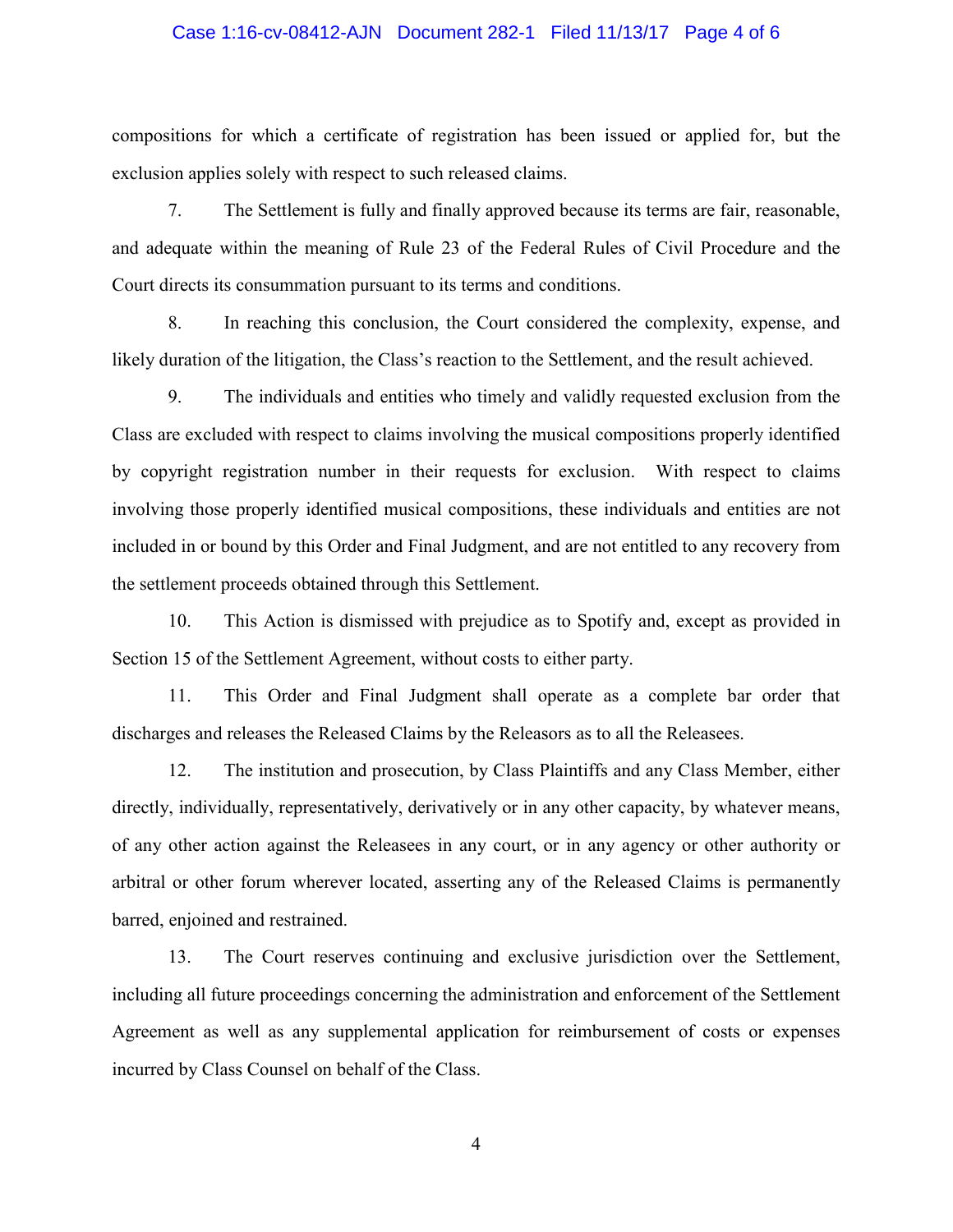# Case 1:16-cv-08412-AJN Document 282-1 Filed 11/13/17 Page 5 of 6

14. There is no just reason for delay in directing entry of a Final Judgment as to Spotify.

15. The Settlement Fund Escrow Account, which is being established by Class Plaintiffs and Spotify, and into which Spotify is depositing a total of \$43,450,000, and the Attorneys' Fee Escrow Account, into which Spotify will deposit a total of \$5,000,000 (subject to a fee award of that amount by the Court), are approved as a Qualified Settlement Fund pursuant to Internal Revenue Code Section 468B and the Treasury Regulations promulgated thereunder.

16. Neither the Settlement, nor any act performed or document executed pursuant to the Settlement, may be deemed or used as an admission of wrongdoing in any civil, criminal, administrative, or other proceeding in any jurisdiction.

17. The distribution plan, as set forth in the Notice, is approved because it is fair, reasonable, and adequate.

18. Without affecting the finality of this Order and Final Judgment, the Court retains exclusive jurisdiction over: (a) the enforcement of this Order and Final Judgment; (b) the enforcement of the Settlement; (c) any application for attorneys' fees and reimbursement made by Plaintiffs' Counsel; (d) any application for notice and administration costs, taxes and tax expenses fees; (e) any application for incentive awards for the Class Plaintiffs; (f) any supplemental application for costs or expenses; and (g) the distribution of the settlement proceeds to the Class Members.

DATED: , 2017 UNITED STATES DISTRICT COURT

The Honorable Alison J. Nathan United States District Court Judge

 $\overline{a}$